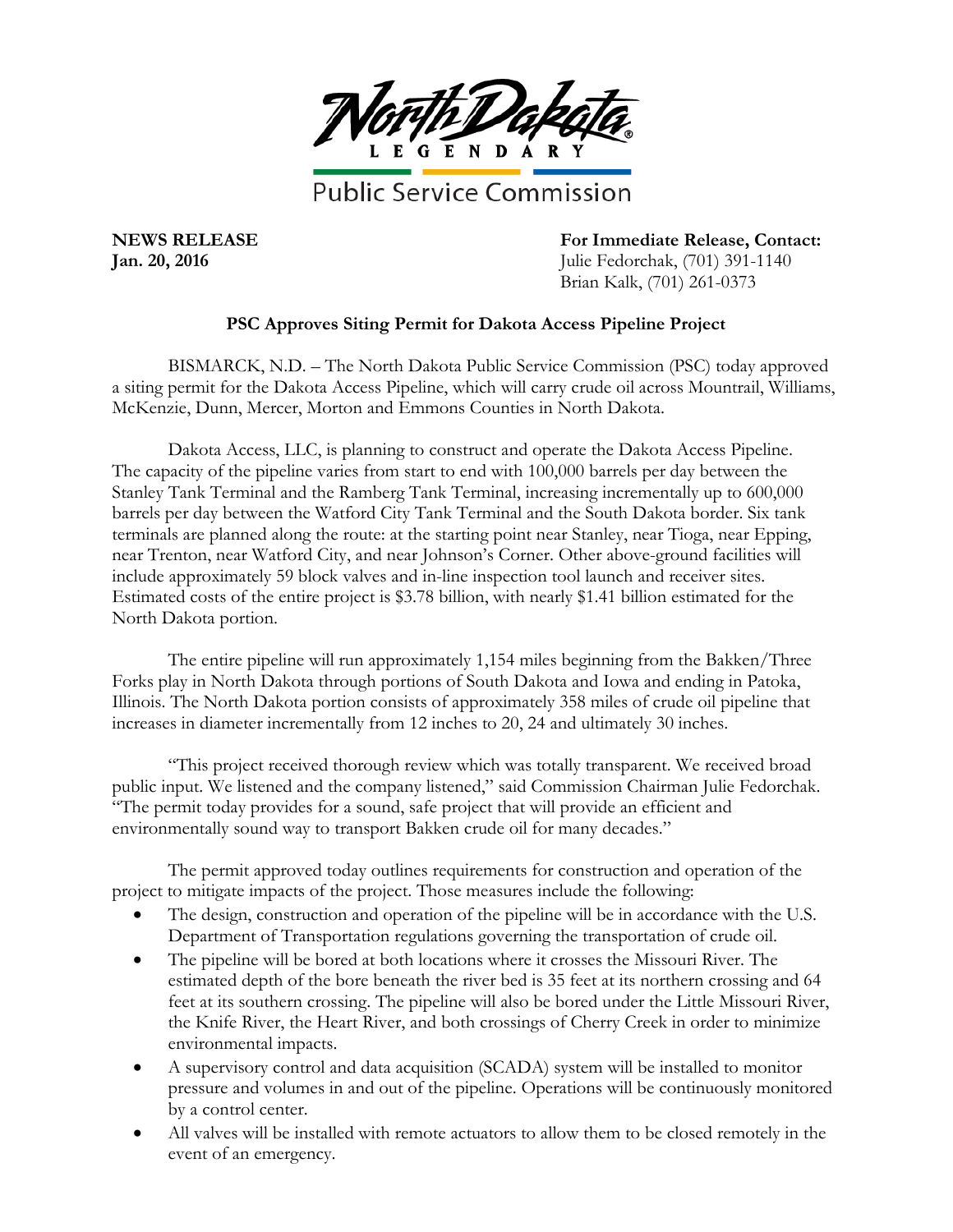- Emergency response equipment will be located in Epping, Williston, Watford City, and Bismarck.
- The company will work with the North Dakota State Historical Preservation Office (SHPO) to avoid and mitigate impacts to cultural resources.

In addition to the above measures, the Commission spelled out 35 additional requirements for safety and reclamation. The requirements include guidelines for stripping and segregating topsoil; guidelines for fertilization and reseeding in accordance to the Natural Resources Conservation Service recommendations; tree and shrub mitigation and replacement; and responsibility for replacing or repairing fences, gates, and drainage tile damaged as a result of construction. In addition, the Commission has required numerous third-party construction inspections at different stages of the project in order to ensure requirements are being met for construction and reclamation during all phases of the project. The company also is required to provide the Commission and each affected landowner with the name and phone number of the company representative who is responsible for receiving and resolving landowner issues.

"It's important that projects like the Dakota Access Pipeline move forward as North Dakota continues to improve its crude oil transportation network to ensure our products are moved safely and efficiently," said Commissioner Brian Kalk.

The pipeline will start at the Stanley Tank Terminal and will exit North Dakota southeast of Westfield, N.D. (Note to the media: a map showing the location of the North Dakota portion of the pipeline has been provided to you for use with any announcements/stories you print.)

The permit was approved today with two votes after Commissioner Randy Christmann recused himself last week from the case due to a conflict of interest dealing with land owned by his mother-in-law.

The North Dakota Public Service Commission is a constitutionally created state agency with authority to permit, site and regulate certain business activities in the state including electric and gas utilities, telecommunications companies, power plants, electric transmission lines, pipelines, railroads, grain elevators, auctioneers, commercial weighing devices, pipeline safety and coal mine reclamation. For more information, contact the Public Service Commission at (701) 328-2400 or [www.psc.nd.gov.](http://www.psc.nd.gov/)

###

Find us on Twitter: twitter.com/ndpsc or @NDPSC